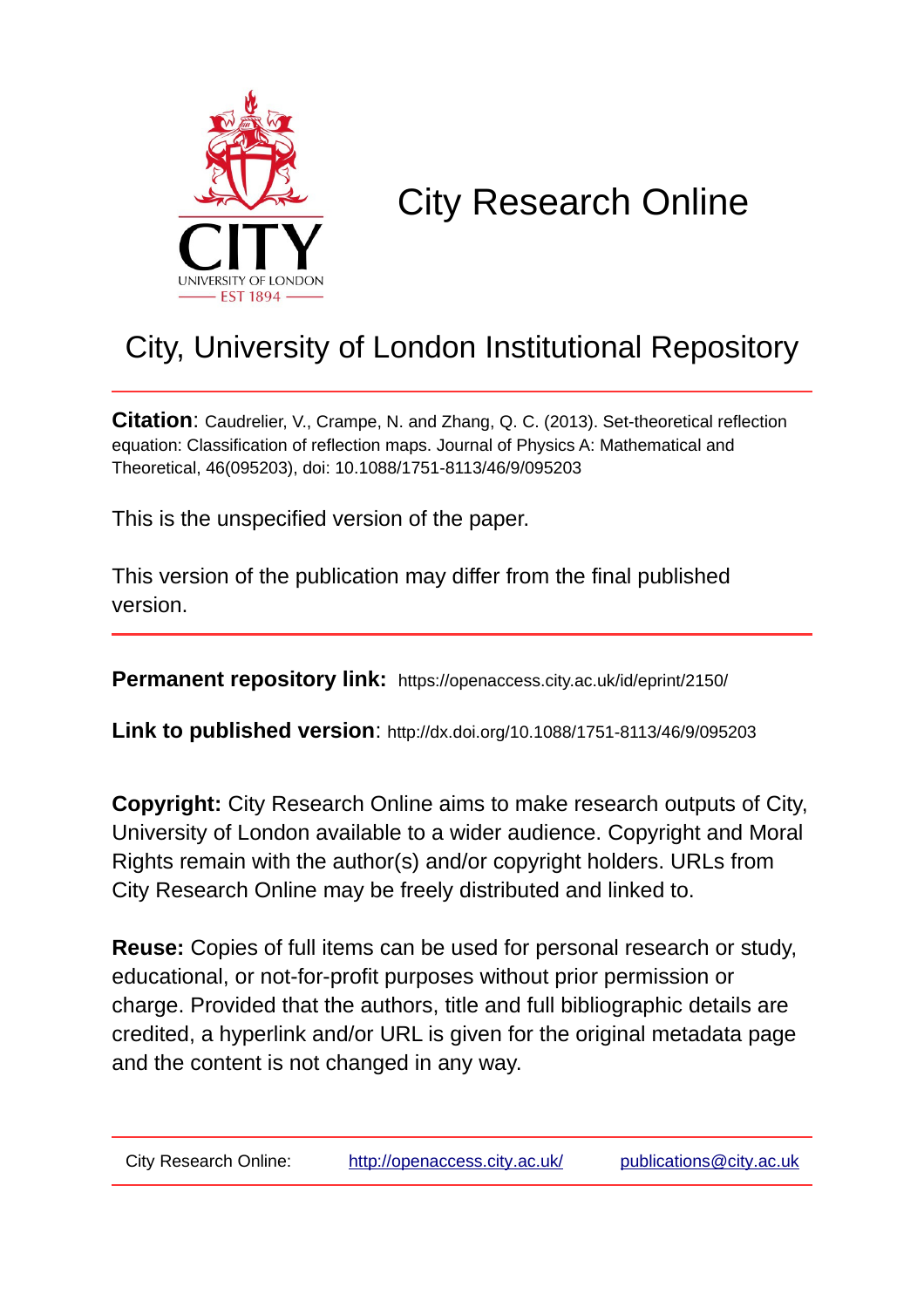# Set-theoretical reflection equation: Classification of reflection maps

V. Caudrelier<sup>*a*</sup>, N. Crampé<sup>b</sup> and Q.C. Zhang<sup>*a*</sup>

<sup>a</sup> Centre for Mathematical Science, City University London, Northampton Square, London EC1V 0HB, UK

 $b$  CNRS, Université Montpellier II, Laboratoire Charles Coulomb, UMR 5221, Place Eugène Bataillon - CC070, F-34095 Montpellier, France

Email: v.caudrelier@city.ac.uk, nicolas.crampe@um2.fr, cheng.zhang.5@city.ac.uk

#### Abstract

The set-theoretical reflection equation and its solutions, the reflection maps, recently introduced by two of the authors, is presented in general and then applied in the context of quadrirational Yang-Baxter maps. We provide a method for constructing reflection maps and we obtain a classification of solutions associated to all the families of quadrirational Yang-Baxter maps that have been classified recently.

Keywords: Set-theoretical Yang-Baxter equation, set-theoretical reflection equation, quadrirational maps, reflection maps.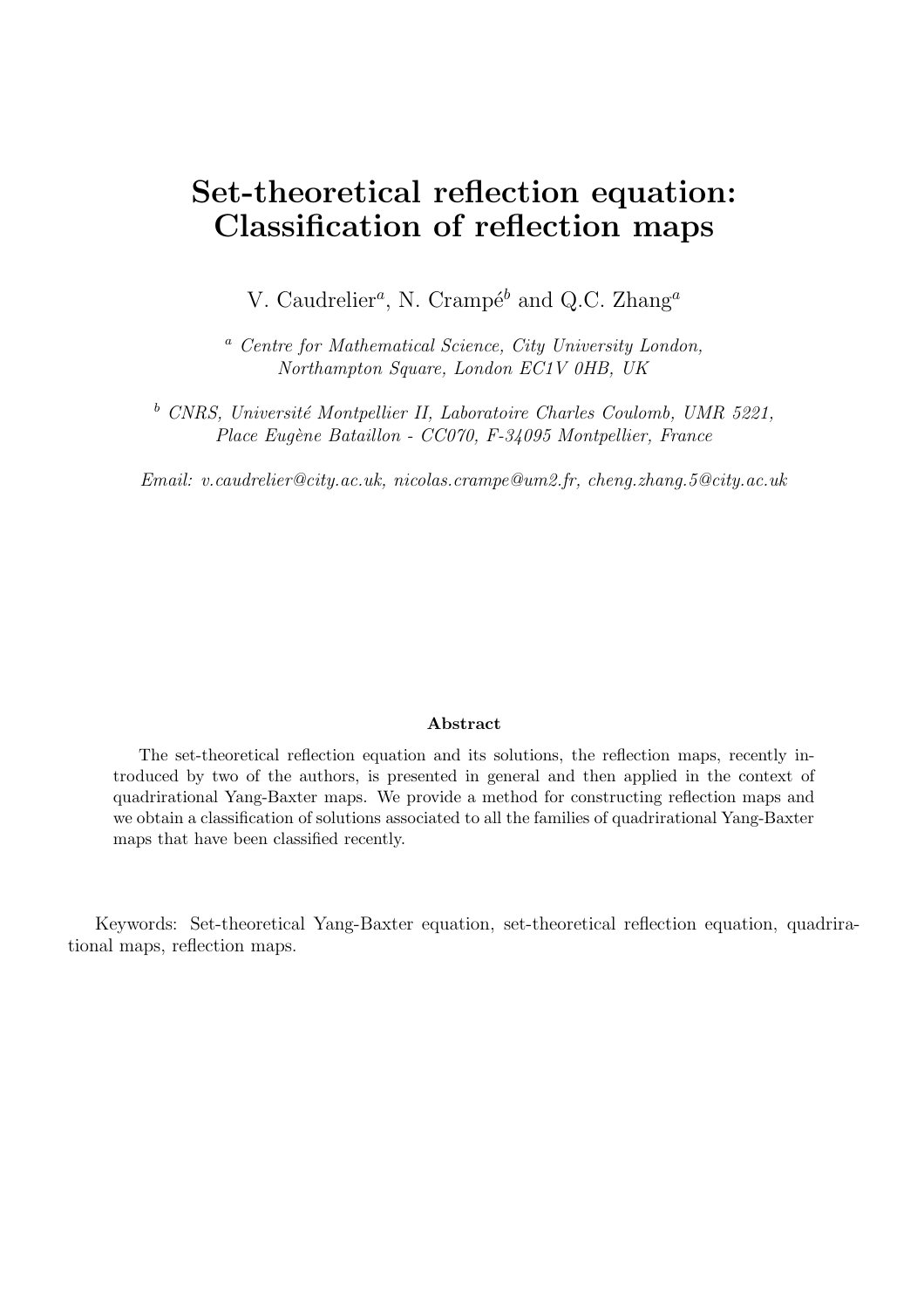## Introduction

The Yang-Baxter equation, introduced to study a gas of spin with a  $\delta$  interaction [1] or a 2dimensional solvable statistical model in [2], has been developed in many directions and found applications in different areas of mathematics and physics. Much of the effort has been concentrated on the so-called quantum Yang-Baxter equation which is at the heart of the field of quantum integrable systems. Although less well-known, the set-theoretical solutions of the Yang-Baxter equation have also attracted some attention. This question goes back to Drinfeld [3] (and even to [4] where a solution was given). Then, different aspects have been developed and numerous connections have been established with, for example, the geometric crystals [5, 6], the soliton cellular automatons [7, 8], the scattering of multicomponent solitons [9, 10, 11], the discrete integrable systems [12, 13] and the Lax or transfer matrices [14, 15]. In view of these applications, there is also a lot of effort put into the possibility of classifying the solutions of the set-theoretical Yang-Baxter equations [16, 17].

In the context of quantum integrable systems with boundaries, there exists, in addition to the Yang-Baxter equation, a second equation: the reflection equation. This equation was introduced to encode the reflection on the boundary of particles in quantum field theory [18] and to prove the integrability of quantum models with boundaries [19]. This equation appears also as the defining relations for subalgebras of quantum groups [20, 21] which are the symmetry of quantum models such as the  $BC_n$  Sutherland models [22, 23], as a relation to construct commuting familly of time evolutions for box-ball system with reflectiong end [24] and as a consistency relation for the coordinate Bethe ansatz applied to the  $\delta$  gas with boundaries [25] and impurity [26].

Motivated by all these fields of application of the set-theoretical Yang-Baxter equation and of the reflection equation, we propose in this article to explore the interplay between these two notions and to study the set-theoretical reflection equation. Surprisingly, this equation was introduced only very recently by two of the authors [27] in the context of factorization of vector soliton interactions on the half-line. There, it appeared naturally as the equation ensuring that the interactions of the polarizations of an N-soliton solution among themselves and with the boundary factorises consistently as a sequence of soliton-soliton and soliton-boundary interactions. At the origin of the study in [27] lie the results of [28]. The latter falls into the vast area of integrable PDEs on the half-line for which various related approaches can be found in [29] (classical r matrix approach), [30] (Bäcklund transformations approach), [31] (symmetry algebra approach) or [32] (inverse scattering method approach).

In the first section of this paper, after recalling the important facts about the set-theoretical Yang-Baxter (YB) equation, we give the definition of the set-theoretical reflection equation and its solutions, the reflection maps. We also give its parametric version and comment on its graphical representation. We discuss, in this context, the construction of the transfer map to compare with [14] in the case of the YB equation. The second section is dedicated to the construction of reflection maps. The argument is based on a folding technique. Using this for the set-theoretical reflection equation associated to the YB maps classified in [16, 17], we obtain a classification of solutions. Finally, we conclude with the numerous open problems and perspectives related to our study.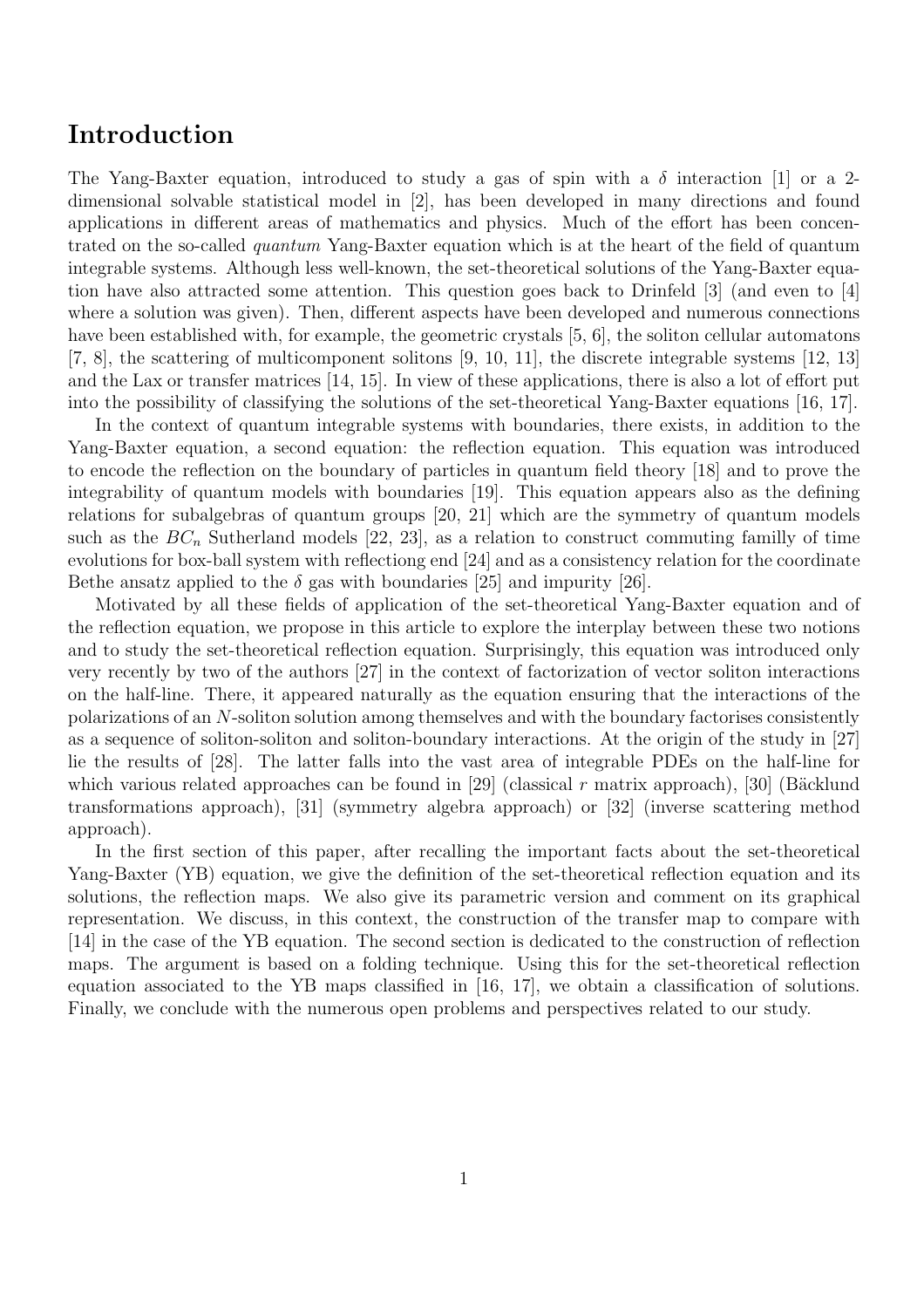## 1 Set-theoretical reflection equation

We present some elements and facts of the theory of reflection maps and set-theoretical reflection equation first introduced at the end of the paper [27]. To do so, we first need to recall some definitions related to YB maps (see e.g. [14]).

### 1.1 Yang-Baxter maps

Let S be a set and  $\mathcal{R}: S \times S \to S \times S$  a map from the Cartesian product of S onto itself,

$$
\mathcal{R}(X,Y) = (U,V) \equiv (f(X,Y),g(X,Y)). \tag{1.1}
$$

Define  $\mathcal{R}_{ij}: S^N \to S^N$  as the map acting as  $\mathcal R$  on the *i*th and *j*th copies of S in the N-fold Cartesian product  $S<sup>N</sup>$  and identically on the others. More precisely, for  $i < j$ ,

$$
\mathcal{R}_{ij}(X_1,\ldots,X_n) = (X_1,\ldots,X_{i-1},f(X_i,X_j),\ldots,g(X_i,X_j),X_{j+1},\ldots,X_n),
$$
\n(1.2)

$$
\mathcal{R}_{ji}(X_1,\ldots,X_n) = (X_1,\ldots,X_{i-1},g(X_j,X_i),\ldots,f(X_j,X_i),X_{j+1},\ldots,X_n). \hspace{1cm} (1.3)
$$

In particular, for  $N = 2$ ,  $\mathcal{R}_{12} \equiv \mathcal{R}$ . If  $\mathcal{R}$  satisfies the following Yang-Baxter relation

$$
\mathcal{R}_{12}\mathcal{R}_{13}\mathcal{R}_{23} = \mathcal{R}_{23}\mathcal{R}_{13}\mathcal{R}_{12} ,\qquad(1.4)
$$

as an identity on  $S \times S \times S$ , then R is called a Yang-Baxter map. In addition, if R satisfies

$$
\mathcal{R}_{21}\mathcal{R}_{12} = Id, \qquad (1.5)
$$

then  $\mathcal R$  is called a reversible Yang-Baxter map.

It is useful to introduce the so-called parametric Yang-Baxter map  $\mathcal{R}(a, b)$  which is an important special case obtained by considering  $S \times \Sigma$ , where  $\Sigma$  is some parameter set (usually  $\mathbb{C}$ ), instead of only S as before. The corresponding map

$$
\mathcal{R}: (X, a; Y, b) \mapsto (f(X, a; Y, b), a; g(X, a; Y, b), b) \equiv (f_{ab}(X, Y), a; g_{ab}(X, Y), b), \tag{1.6}
$$

is conveniently written as  $\mathcal{R}(a, b)$  and seen as acting only on  $S \times S$ :

$$
\mathcal{R}(a,b) : (X,Y) \mapsto (f_{ab}(X,Y), g_{ab}(X,Y)). \tag{1.7}
$$

It satisfies the parametric YB equation

$$
\mathcal{R}_{12}(a,b)\mathcal{R}_{13}(a,c)\mathcal{R}_{23}(b,c) = \mathcal{R}_{23}(b,c)\mathcal{R}_{13}(a,c)\mathcal{R}_{12}(a,b), \qquad (1.8)
$$

and the corresponding reversibility condition reads

$$
\mathcal{R}_{21}(b,a)\mathcal{R}_{12}(a,b) = Id. \qquad (1.9)
$$

The notion of parametric maps is important, for example, for YB maps arising from the study of vector or matrix soliton solutions of certain classical integrable nonlinear equations [10, 11, 9].

There is a well-known pictorial description of YB maps (see e.g. [16]). A map  $\mathcal R$  defined by (1.6) is associated to a quadrilateral as in Fig. 1. Then, the parametric YB equation (1.8) can be understood as the consistency condition ensuring that the two possible orders of action of the map  $\mathcal R$ on  $(X, a; Y, b; Z, c)$ , described by both sides of the equation shown in Fig.2, provide the same result. Let us also remark the similarities between this graphical representation of the set-theoretical YB equation and the so-called face representation of the YB equation [33, 34, 35].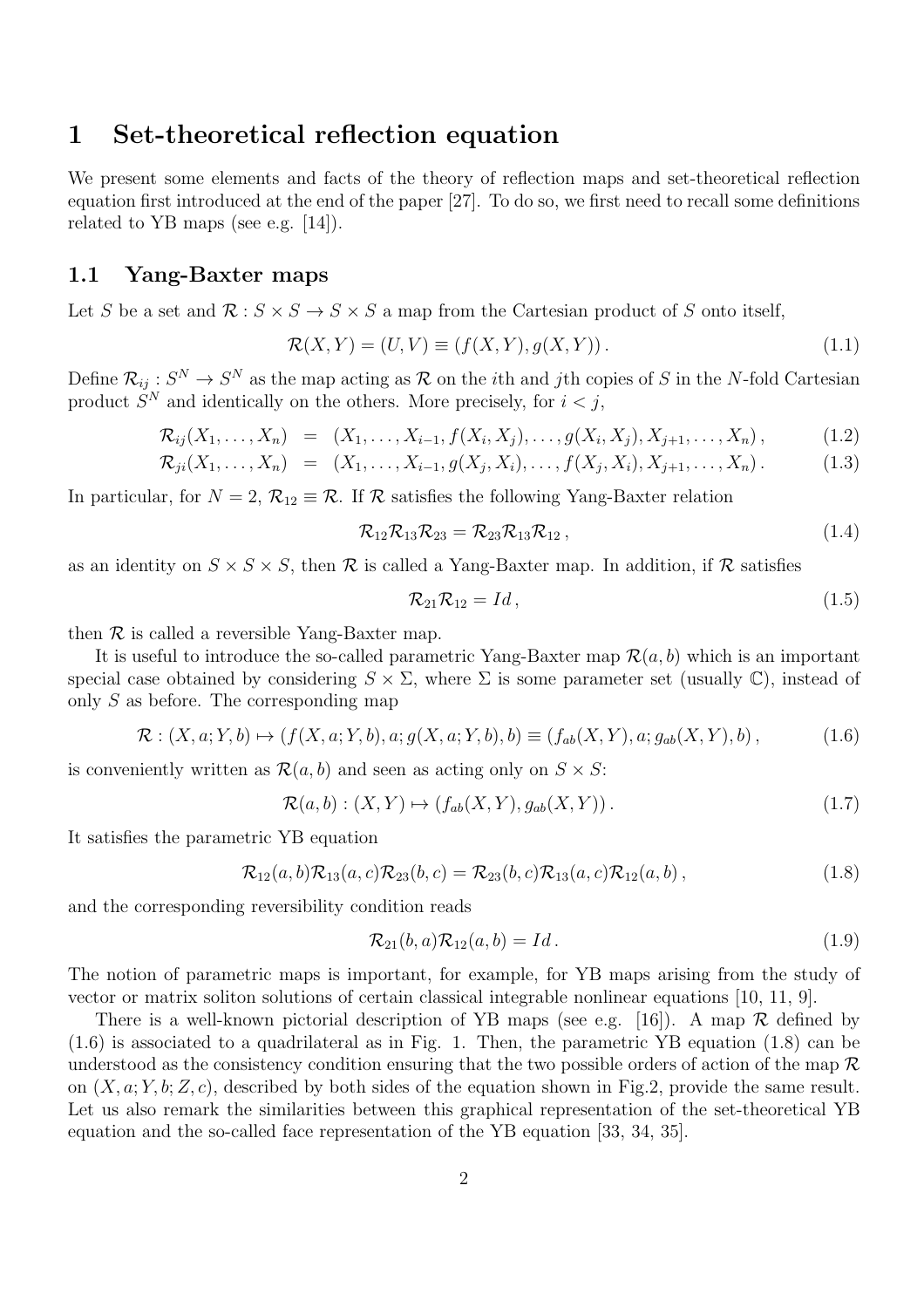

Figure 1: Map R



Figure 2: Graphical representation of the set-theoretical Yang-Baxter equation

## 1.2 Reflection maps

Based on the form of the quantum reflection equation [18, 19] and on the important role played by its set-theoretical version in [27], we now introduce the following general definition of a reflection map.

**Definition 1.1** Given a Yang-Baxter map  $\mathcal{R}$ , a reflection map  $\mathcal{B}$  is a solution of the set-theoretical reflection equation

$$
\mathcal{B}_1 \mathcal{R}_{21} \mathcal{B}_2 \mathcal{R}_{12} = \mathcal{R}_{21} \mathcal{B}_2 \mathcal{R}_{12} \mathcal{B}_1, \qquad (1.10)
$$

as an identity on  $S \times S$ . The reflection map is called involutive if

$$
\mathcal{BB} = Id. \tag{1.11}
$$

To introduce the notion of parametric reflection map, we need some extension of the above discussion for parametric YB maps in order to encompass known situations. Indeed, a parametric YB map has a trivial action on the parameter set  $\Sigma$  but it is known from the solutions found in [27] for reflection maps that a parametric reflection map can in general have a nontrivial action on the parameter set.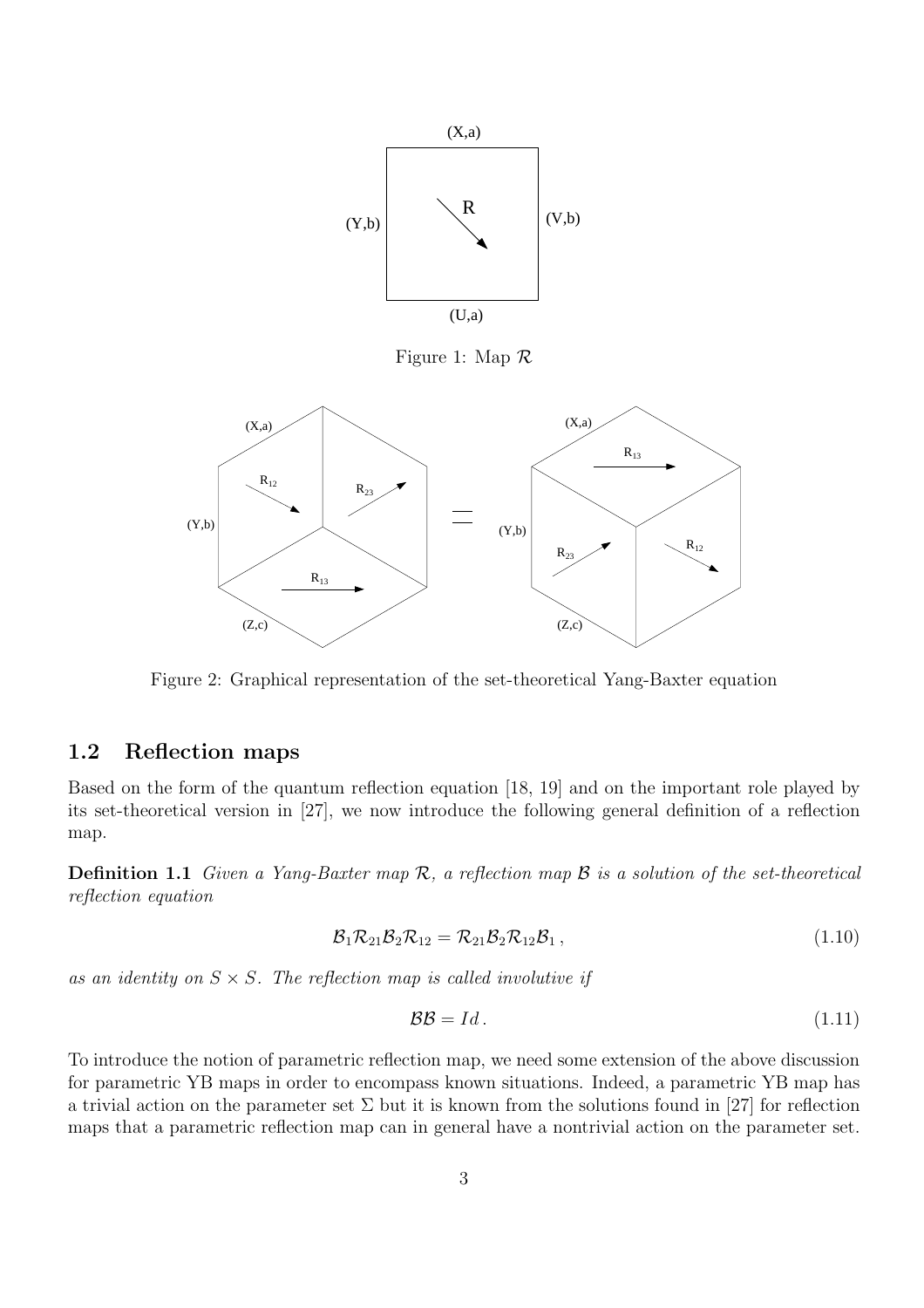In general this reads

$$
\mathcal{B}: (X, a) \mapsto (h_a(X), \sigma(a)), \quad X \in S, \quad a \in \Sigma,
$$
\n
$$
(1.12)
$$

for some maps  $h_a$  and  $\sigma$ . One can then use the convenient notation  $\mathcal{B}(a)$  for a parametric reflection map but one has to keep in mind the nontrivial action of  $\sigma$  when composing a reflection map with other maps. To illustrate this, we give the definition of a parametric reflection map as follows:

**Definition 1.2** Given a parametric Yang-Baxter map  $\mathcal{R}_{12}(a, b)$ ,  $a, b \in \Sigma$  and a map  $\sigma : \Sigma \to \Sigma$ , a parametric reflection map  $\mathcal{B}(a)$  is a solution of the parametric set-theoretical reflection equation

$$
\mathcal{B}_1(a)\mathcal{R}_{21}(\sigma(b),a)\mathcal{B}_2(b)\mathcal{R}_{12}(a,b) = \mathcal{R}_{21}(\sigma(b),\sigma(a))\mathcal{B}_2(b)\mathcal{R}_{12}(\sigma(a),b)\mathcal{B}_1(a) \tag{1.13}
$$

as an identity on  $S \times S$ . The reflection map is called involutive if  $\sigma$  is an involution in  $\Sigma$  and

$$
\mathcal{B}(\sigma(a))\mathcal{B}(a) = Id. \tag{1.14}
$$

Note that classes of parametric reflection maps were constructed in [27] for  $S = \mathbb{CP}^{n-1}$ ,  $\Sigma = \mathbb{C}$  and  $\sigma(k) = -k^*$  with  $\mathcal{R}_{12}(k_1, k_2)$  being the parametric YB map corresponding to the vector nonlinear Schrödinger equation.

Analogous to the quadrilateral description of a YB map, we introduce a pictorial description of a reflection map as a half-quadrilateral shown in Fig. 3. The set-theoretical reflection equation



Figure 3: Map B

can then be depicted as in Fig. 4. Let us remark that this visualization is reminiscent of the face representation of the reflection equation in [33, 34, 35]. There are also similitudes between Fig. 4 and half of the figure representing the tetrahedron equation for interaction round-a-cube [36, 37]. Explicitly, the left-hand side represents the following chain of maps

$$
(X, a; Y, b) \xrightarrow{\mathcal{R}_{12}} (X_1, a; Y_1, b) \xrightarrow{\mathcal{B}_2} (X_1, a; Y_2, \sigma(b)) \xrightarrow{\mathcal{R}_{21}} (X_2, a; Y_3, \sigma(b)) \xrightarrow{\mathcal{B}_1} (X_3, \sigma(a); Y_3, \sigma(b))
$$

with

$$
X_1 = f_{ab}(X, Y) , Y_1 = g_{ab}(X, Y) , Y_2 = h_b(Y_1) ,
$$
  
\n
$$
X_2 = g_{\sigma(b)a}(Y_2, X_1) , Y_3 = f_{\sigma(b)a}(Y_2, X_1) , X_3 = h_a(X_2) .
$$

Similarly, the right-hand side means

$$
(X, a; Y, b) \xrightarrow{\mathcal{B}_1} (X'_1, \sigma(a); Y, b) \xrightarrow{\mathcal{R}_{12}} (X'_2, \sigma(a); Y'_1, b) \xrightarrow{\mathcal{B}_2} (X'_2, \sigma(a); Y'_2, \sigma(b)) \xrightarrow{\mathcal{R}_{21}} (X_3, \sigma(a); Y_3, \sigma(b))
$$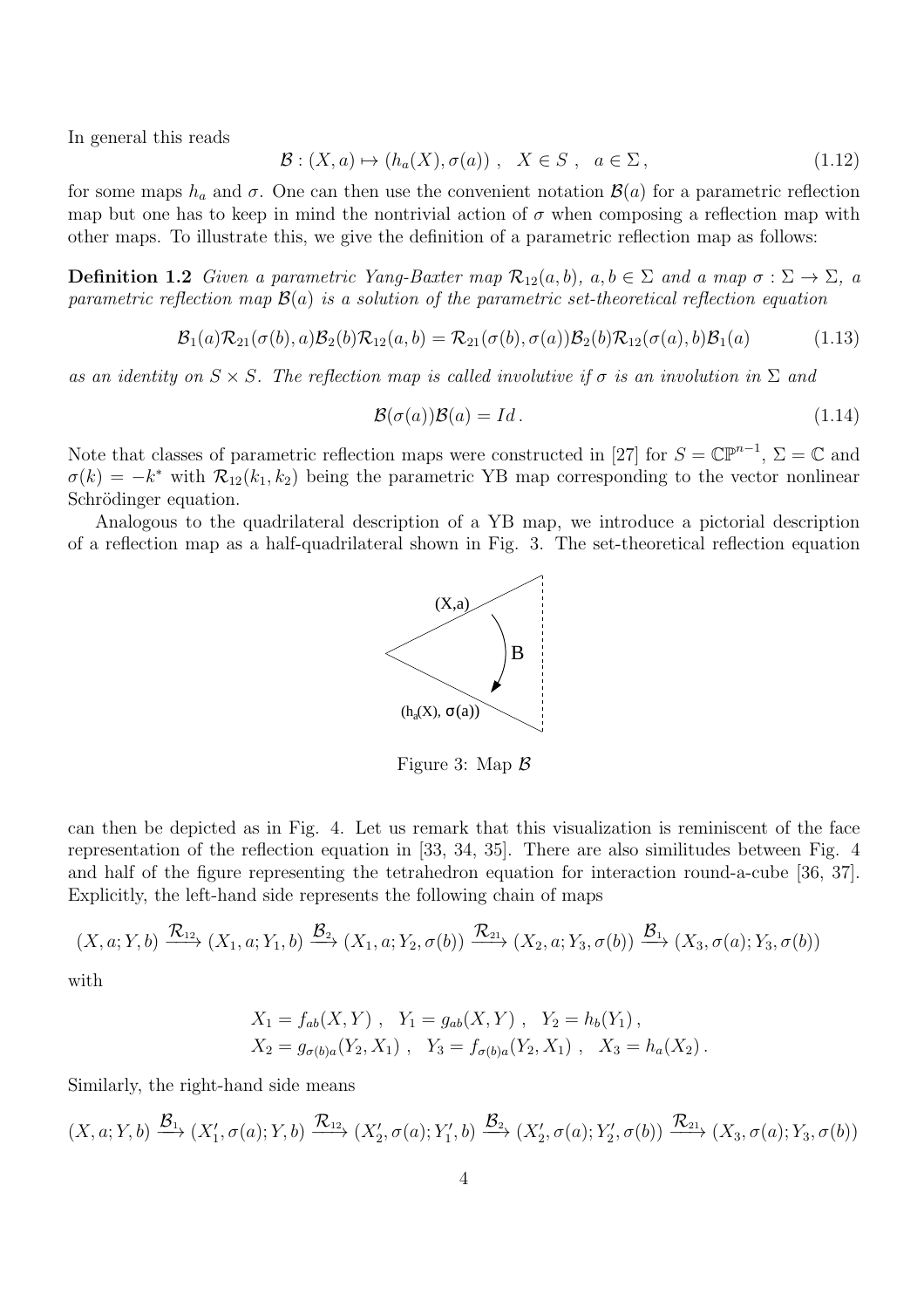

Figure 4: Graphical representation of the reflection equation

with

$$
X'_1 = h_a(X) , X'_2 = f_{\sigma(a)b}(X'_1, Y) , Y'_1 = g_{\sigma(a)b}(X'_1, Y) ,
$$
  
\n
$$
Y'_2 = h_b(Y'_1) , X_3 = g_{\sigma(b)\sigma(a)}(Y'_2, X'_2) , Y_3 = f_{\sigma(b)\sigma(a)}(Y'_2, X'_2) .
$$

So, Eq. (1.13) ensures that the two ways of obtaining  $(X_3, Y_3)$  from  $(X, Y)$  lead to the same result.

## 1.3 Transfer maps

We conclude this presentation on the theory of reflection maps by defining the notion of transfer maps in analogy with that introduced in [14]. Fix  $N \ge 2$  and define for  $j = 1, ..., N$  the following maps of  $S<sup>N</sup>$  into itself,

$$
\mathcal{T}_j = \mathcal{R}_{j+1j} \dots \mathcal{R}_{Nj} \mathcal{B}_j^- \mathcal{R}_{jN} \dots \mathcal{R}_{jj+1} \mathcal{R}_{jj-1} \dots \mathcal{R}_{j1} \mathcal{B}_j^+ \mathcal{R}_{1j} \dots \mathcal{R}_{j-1j} ,
$$
\n(1.15)

where  $\mathcal{B}^+$  is a solution of

$$
\mathcal{B}_1 \mathcal{R}_{21} \mathcal{B}_2 \mathcal{R}_{12} = \mathcal{R}_{21} \mathcal{B}_2 \mathcal{R}_{12} \mathcal{B}_1, \qquad (1.16)
$$

and  $\mathcal{B}^-$  a solution of

$$
\mathcal{B}_1 \mathcal{R}_{12} \mathcal{B}_2 \mathcal{R}_{21} = \mathcal{R}_{12} \mathcal{B}_2 \mathcal{R}_{21} \mathcal{B}_1. \qquad (1.17)
$$

Then one proves by direct (but long) calculation the following result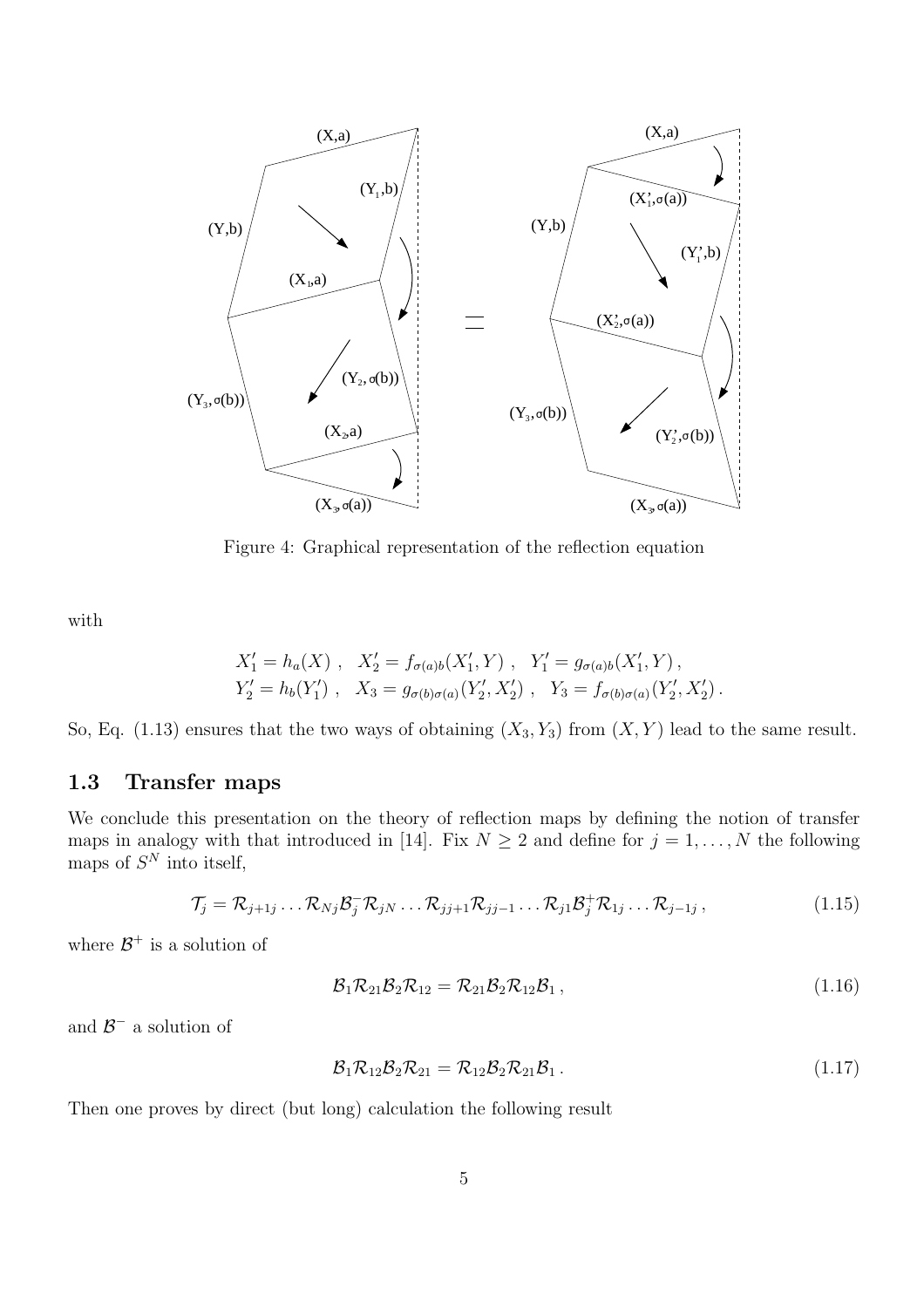**Proposition 1.3** For any reversible Yang-Baxter map  $\mathcal{R}$ , the transfer maps (1.15) commute with each other

$$
\mathcal{T}_j \mathcal{T}_\ell = \mathcal{T}_\ell \mathcal{T}_j \ , \quad j, \ell = 1, \dots, N \ . \tag{1.18}
$$

Of course, this result transfers immediately to the case of parametric maps.

# 2 Reflection maps for quadrirational Yang-Baxter maps

In this section, we provide a classification of solutions for reflection maps associated to the 10 families of quadrirational YB maps found in [16, 17]. To achieve this, we consider a certain class of functions of rational type and use an adaptation of the folding argument used in [27]. This is further combined with a duality property which we derive from the particular properties of quadrirational maps exhibited in [16]. The overall amount of work required is reduced by applying the notion of symmetry as explained below.

### 2.1 Symmetry and quadrirational Yang-Baxter maps

We first need the following proposition shown in [17].

**Proposition 2.1** Let  $s(a)$  be an involutive symmetry of the parametric Yang-Baxter map  $\mathcal{R}(a, b)$ i.e.

$$
s(a)^{2} = Id \quad and \quad s(a) \times s(b) \mathcal{R}(a, b) = \mathcal{R}(a, b) \ s(a) \times s(b) \ . \tag{2.1}
$$

The map defined by

$$
\mathcal{R}^s(a,b) = (s(a) \times Id) \mathcal{R}(a,b) (Id \times s(b))
$$
\n(2.2)

is a Yang-Baxter map.

Such symmetry maps  $s(a)$  allow one to relate YB maps that look different a priori. This is in particular the case for quadrirational YB maps *i.e.* maps of a certain rational form acting on  $S = \mathbb{CP}^1$ with parameter set  $\Sigma = \mathbb{C}$ : the F families and the H families (in the notations of [16, 17]) are related by such symmetry maps. In general, in the context of YB maps, different maps may indeed be related to actual different underlying systems. But in the context of reflection maps, the following proposition shows that symmetries leave the set of solutions invariant.

**Proposition 2.2** The map  $\mathcal{B}(a)$  is a parametric reflection map for the parametric Yang-Baxter map  $\mathcal{R}(a, b)$  if and only if the map  $\mathcal{B}(a)$  is a parametric reflection map for the parametric Yang-Baxter map  $\mathcal{R}^s(a,b)$ .

Proof: The proof of this proposition consists in writing the set-theoretical reflection equation for  $\mathcal{R}^s(a,b)$  expressed thanks to (2.2). Then, remarking for example that  $\big( Id \times s(b) \big) K_1(a) = K_1(a) \big( Id \times s(b) \big)$  $s(b)$  and using that  $s(a)^2 = Id$ , one proves that this equation is equivalent to the set-theoretical reflection equation for  $\mathcal{R}(a, b)$ .

Our proposition therefore implies that the reflection maps for the  $F_I$  to  $F_V$  families are the same as the reflection maps for the corresponding families  $H_I - H_V^1$ . We can therefore restrict our attention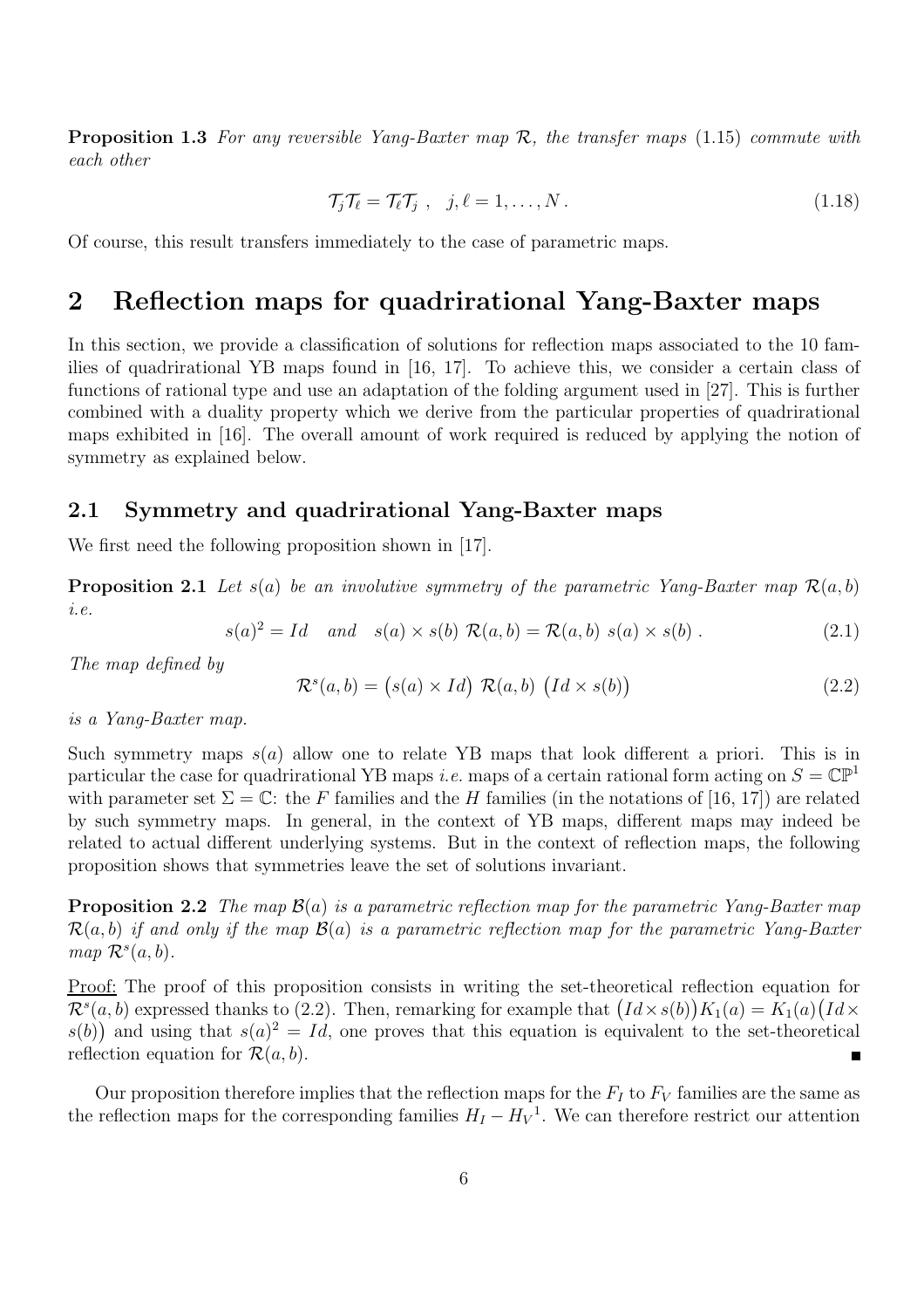| Type      | $f_{ab}(X,Y)$  | $g_{ab}(X,Y)$  | $\overline{P}$                                                                 |
|-----------|----------------|----------------|--------------------------------------------------------------------------------|
| $F_I$     | aYP            | bXP            | $(1-b)X+b-a+(a-1)Y$<br>$\frac{b(1-a)X + (a-b)XY + a(b-1)Y}{b(1-a)Y + a(b-1)Y}$ |
| $F_{II}$  | $\frac{Y}{a}P$ | $\frac{X}{h}P$ | $\frac{aX-bY+b-a}{X-Y}$                                                        |
| $F_{III}$ | $\frac{Y}{a}P$ | $\frac{X}{h}P$ | $\frac{aX-bY}{X-Y}$                                                            |
| $F_{IV}$  | YP             | XP             | $1 + \frac{b-a}{X-Y}$                                                          |
| $F_V$     | $Y+P$          | $X+P$          | $\frac{a-b}{X-Y}$                                                              |

Table 1: Families F for the quadrirational map

to the  $F$  families, which we reproduce in Table 1 for completeness. Finally, since these families involve parameters, we will work directly with parametric maps.

### 2.2 Method

We propose an adaptation of the folding method that was used in [27] to obtain families of reflection maps from the YB map associated to the vector nonlinear Schrödinger equation. Roughly speaking, the idea is to see a reflection map as a YB map modulo some folding applied on the variables on which the YB map acts. More precisely, here we start from Fig. 1 and impose that  $b = \sigma(a)$  for some map  $\sigma$  and that  $Y = \varphi_a(X)$  and  $V = \varphi_a(U)$  for some map  $\varphi_a$  depending on a. For convenience, we assume that  $\sigma$  is an involution as well as  $\varphi_a$ , the latter meaning that

$$
\varphi_{\sigma(a)}(\varphi_a(X)) = X. \tag{2.3}
$$

Now, since  $(U, V)$  is related to  $(X, Y)$  by the YB map  $\mathcal{R}(a, b)$ , we obtain two possibilities for expressing  $V$  in terms of  $X$ 

$$
V = \varphi_a \left( f_{a\sigma(a)}(X, \varphi_a(X)) \right) = g_{a\sigma(a)}(X, \varphi_a(X)) \,. \tag{2.4}
$$

This provides a functional equation constraining admissible functions  $\varphi_a$  and  $\sigma$ . So, for each such admissible pair  $(\varphi_a, \sigma)$ , there is a well-defined map between V and X which we denote  $h_a$ 

$$
V = h_a(X), \tag{2.5}
$$

and which can be computed using (2.4). The map  $h_a$  together with  $\sigma$  are our candidates to get a reflection map  $\beta$  as in (1.12).

<sup>&</sup>lt;sup>1</sup>With the understanding that  $F_{III}$ ,  $H_{III}^A$  and  $H_{III}^B$  share the same solutions and recalling that  $H_{IV}$  does not exist.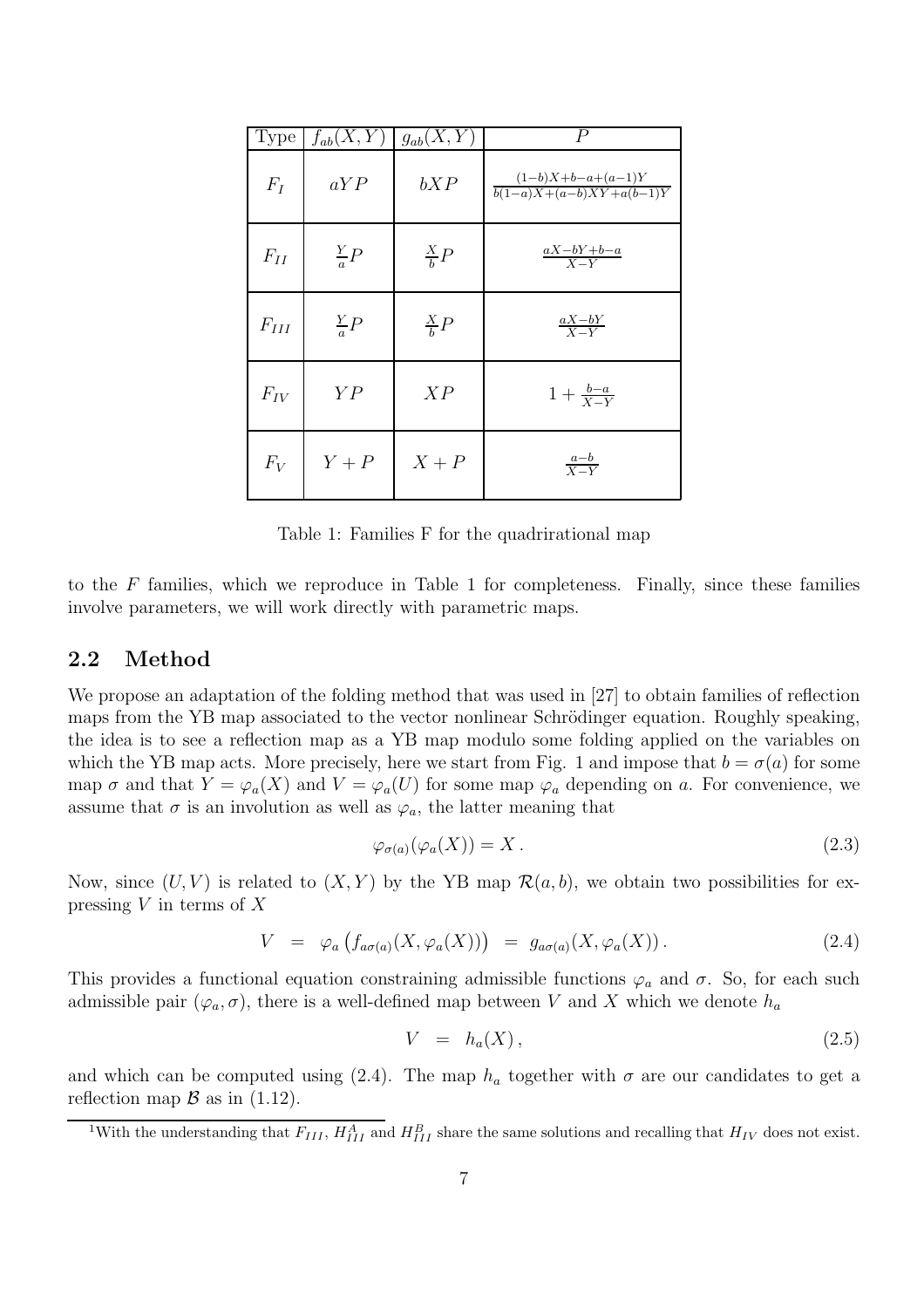To complete our set of functional equations, we can also look at the folding method from the point of view of the inverse map  $\mathcal{R}^{-1}(a, b)$  which maps  $(U, V)$  to  $(X, Y) = (g_{ba}(V, U), f_{ba}(V, U))$ (due to the reversibility of R) and the companion map  $\overline{\mathcal{R}}(b,a)$  which maps  $(V, X)$  to  $(Y, U) \equiv$  $(\bar{f}_{ba}(V, X), \bar{g}_{ba}(V, X))^2$ . From the folding with the inverse map, we get the constraints

$$
Y = \varphi_a(g_{\sigma(a)a}(\varphi_a(U), U)) = f_{\sigma(a)a}(\varphi_a(U), U). \qquad (2.6)
$$

Notice that, at first glance, this provides a new constraint for  $\varphi$  and  $\sigma$ . However, for the quadrirational maps we consider in this paper, listed in Table 1, we have  $\mathcal{R}_{12}(a, b) = \mathcal{R}_{21}(b, a)$  i.e.  $f_{ab}(X,Y) = g_{ba}(Y,X)$ . Therefore, the constraint given by (2.6) is equivalent to (2.4). Now, provided that admissible functions  $(\varphi_a, \sigma)$  and the related  $h_a$  are found, we deduce that  $Y = h_a(U)$ . Using this last result and the folding for the companion map  $\overline{\mathcal{R}}(b, a)$ , we get

$$
Y = h_a\left(\bar{g}_{\sigma(a)a}(h_a(X), X)\right) = \bar{f}_{\sigma(a)a}(h_a(X), X). \qquad (2.7)
$$

The quadrirational maps considered in this paper satisfy the following additional property

$$
\bar{f}_{ab}(X,Y) = g_{ba}(Y,X), \quad \bar{g}_{ab}(X,Y) = f_{ba}(Y,X).
$$
 (2.8)

Taking account of these properties, one gets

$$
Y = h_a(f_{a\sigma(a)}(X, h_a(X))) = g_{a\sigma(a)}(X, h_a(X)). \qquad (2.9)
$$

Comparing (2.4) and (2.9), we observe that  $\varphi_a$  and  $h_a$  play completely dual roles. Therefore, if  $\varphi_a$  is chosen to be of a certain form, then  $h_a$  should be of the same form and vice versa. This is reminiscent of the properties derived in [16] concerning the quadrirationality of a YB map, its companion map and their inverses. Also, the involution property  $(2.3)$  should hold for  $h_a$ .

Combining the ideas of the folding of YB map and the duality between  $\varphi_a$  and  $h_a$ , we are able to classify solutions of the set-theoretical reflection equation for the 5 families of quadrirational YB maps presented in [16]. In our context, it is natural to choose  $\varphi_a$  and  $h_a$  to be both Möbius maps with coefficients being first order polynomials in a:

$$
\varphi_a(X) = \frac{p_1(a)X + p_2(a)}{p_3(a)X + p_4(a)} \quad , \quad h_a(X) = \frac{q_1(a)X + q_2(a)}{q_3(a)X + q_4(a)}, \tag{2.10}
$$

where  $p_j(a) = p_j^0 + p_j^1 a$  and  $p_j(a) = q_j^0 + q_j^1 a$ . This corresponds to 16 free parameters a priori. We also choose  $\sigma$  to be an involutive Möbius map, which gives 3 additional parameters:

$$
\sigma(a) = \frac{c_1 a + c_2}{c_3 a - c_1}.
$$
\n(2.11)

We then solve for these 19 parameters by inserting into the following constraints as explained above

$$
h_a(X) = g_{a\sigma(a)}(X, \varphi_a(X)), \qquad (2.12)
$$

$$
\varphi_{\sigma(a)}(\varphi_a(X)) = X, \quad h_{\sigma(a)}(h_a(X)) = X.
$$
\n(2.13)

The resulting solutions are inserted in the set-theoretical reflection equation to check their validity.

<sup>&</sup>lt;sup>2</sup>Note that conventions for these maps may vary in the literature but results are unaffected by such variations since all four maps  $\mathcal{R}, \mathcal{R}^{-1}, \overline{\mathcal{R}}, \overline{\mathcal{R}}^{-1}$  coincide as shown in [16].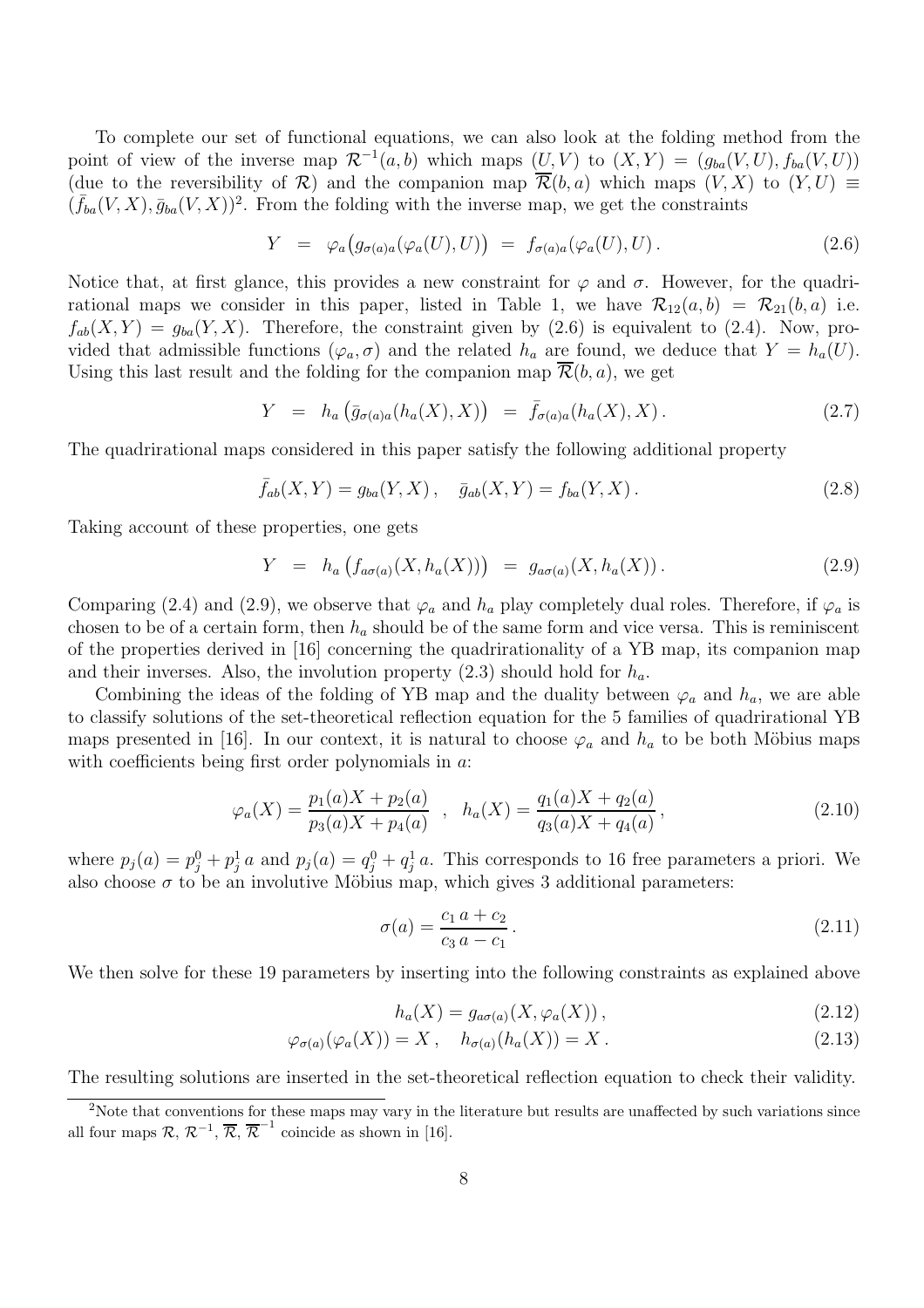#### 2.3 Classification

It is straightforward to check that the identity map (*i.e.* both  $h_a$  and  $\sigma$  are the identity map) is a solution for all families so in the following, we only present nontrivial solutions, by which we mean that either  $\sigma$  or  $h_a$  or both are not the identity map. With the exception of one solution for the  $F_I$  solution, all the maps satisfying  $(2.12)$  and  $(2.13)$  are reflection maps as we found by inspection. Note that these operations have been performed with the help of symbolic computation softwares. The final results are reported in Table 2. Note that we did not find any solution for the  $F_V$  family. The duality property is explicitly shown in the table: the roles of  $h_a$  and  $\varphi_a$  can be swapped. All solutions depend on an arbitrary parameter  $\mu$ . In view of the results in [27], this could be interpreted as the parameter controlling the boundary and, accordingly, the integrable boundary conditions of the underlying integrable systems associated to the quadrirational YB maps of the F families.

| Type                                                   | $\sigma(a)$                | $\varphi_a(X)$ (resp. $h_a(X)$ )       | $h_a(X)$<br>(resp. $\varphi_a(X)$               |
|--------------------------------------------------------|----------------------------|----------------------------------------|-------------------------------------------------|
|                                                        | $\frac{\mu^2}{a}$          | $rac{\mu X}{a}$                        | $\frac{(X(1+\mu)-\mu-a)\mu}{X(a+\mu)-(1+\mu)a}$ |
| $F_I$                                                  | $\frac{a+\mu^2-1}{a-1}$    | $\frac{(a+\mu^2-1)X}{X(a-\mu-1)+a\mu}$ | $\frac{a+\mu-X\mu-1}{a-1}$                      |
|                                                        | $\frac{1-a}{a(\mu^2-1)+1}$ | $\frac{(a-1)X}{X(a+\mu a-1)-a\mu}$     | $\frac{\mu a+1-X\mu-a}{1+a(\mu^2-1)}$           |
| $F_{II}$                                               | $\frac{\mu^2}{a}$          | $\frac{a}{\mu}(X-1)+1$                 | $-\frac{aX}{\mu}$                               |
|                                                        | $-a+2\mu$                  | $\frac{X}{2X-1}$                       | $\frac{a-\mu-aX}{a-2\mu}$                       |
| $F_{\hspace{-0.1em}I\hspace{-0.1em}I\hspace{-0.1em}I}$ | $rac{\mu^2}{a}$            | $\frac{aX}{\mu}$                       | $-\frac{aX}{\mu}$                               |
|                                                        | $F_{IV}$   $-a+2\mu$       | $-X$                                   | $X-a+\mu$                                       |

Table 2: Reflection maps for quadrirational map  $F_I - F_{IV}$ 

In the geometric construction of the quadrirational maps  $F_I - F_V$  in [16], the so-called singular points play an important role. It turns out that we can make use of these points in our construction to obtain other reflection maps which we call degenerate. This is achieved by allowing  $\varphi_a(X)$  in (2.4) to take on the singular values of the corresponding family. In general, this can be  $0, 1, \infty, \sigma(a)$ . Each time a degenerate case is solution, the reflection equation is satisfied for any map  $\sigma$ . The duality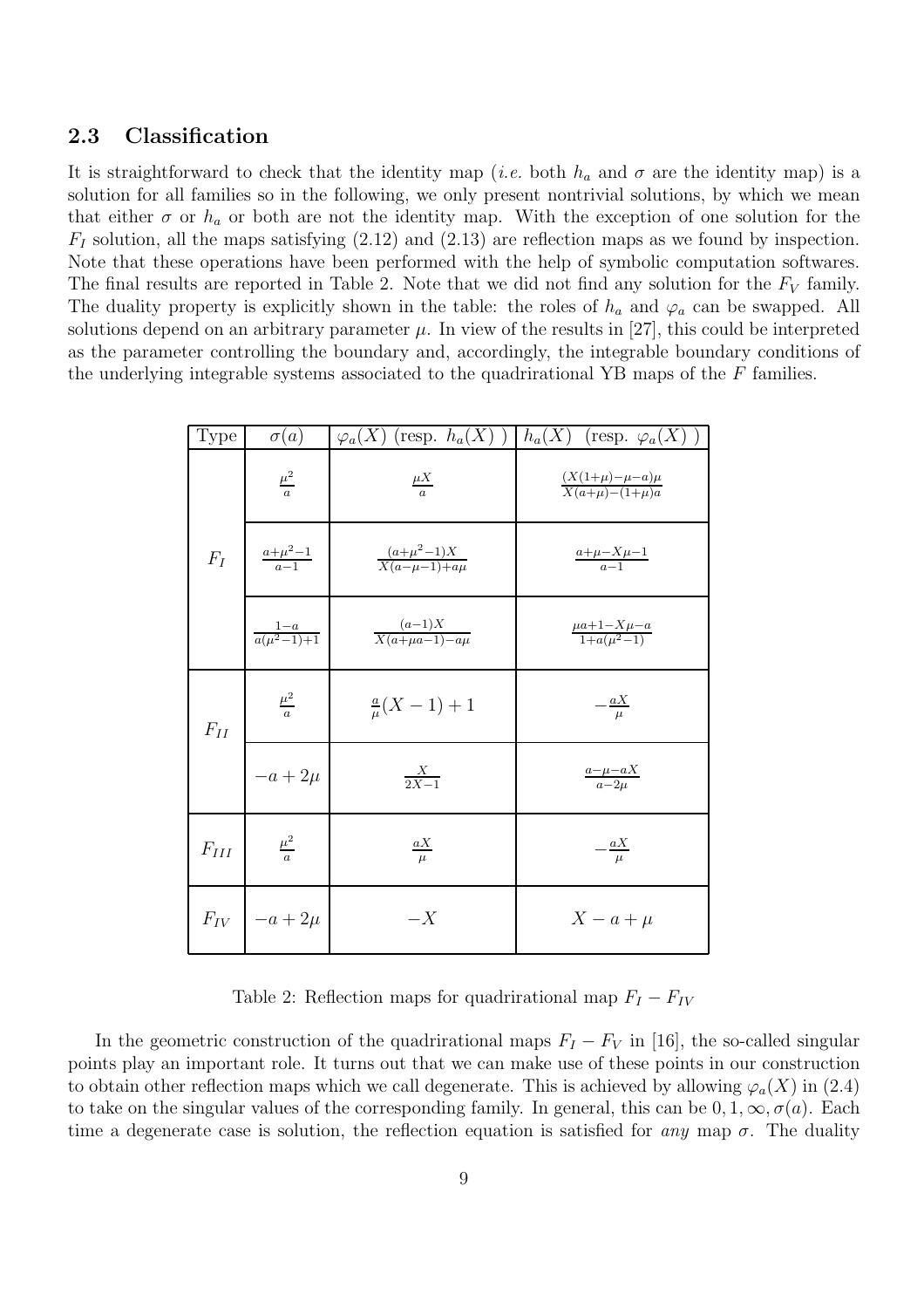| Type            | $h_a(X)$ (resp. $\varphi_a(X)$ ) $\varphi_a(X)$ (resp. $h_a(X)$ ) |                |
|-----------------|-------------------------------------------------------------------|----------------|
|                 | $\frac{\sigma(a)(a-1)X}{a(X-1)+\sigma(a)(a-X)}$                   | $\infty$       |
| $F_I$           | $\frac{a-X+\sigma(a)(X-1)}{a-1}$                                  | $\overline{0}$ |
|                 | $\frac{\sigma(a)}{a}X$                                            | $\mathbf{1}$   |
|                 | $\overline{X}$                                                    | $\sigma(a)$    |
|                 | X                                                                 | $\infty$       |
| ${\cal F}_{II}$ | $\frac{a}{\sigma(a)}(X-1)+1$                                      | $\overline{0}$ |
|                 | $\frac{a}{\sigma(a)}X$                                            | $\mathbf{1}$   |
| $F_{\cal III}$  | X                                                                 | $\infty$       |
|                 | $\frac{a}{\sigma(a)}X$                                            | $\overline{0}$ |
| $F_{IV}$        | X                                                                 | $\infty$       |
|                 | $X-a+\sigma(a)$                                                   | $\overline{0}$ |
| $F_V$           | X                                                                 | $\infty$       |

property still holds for these degenerate cases. We present the results in Table 3.

Table 3: Degenerate reflection maps

# Conclusions and perspectives

We introduced the general theory of the set-theoretical reflection equation. The associated notion of reflection maps originally introduced in [27] has been connected to the concept of quadrirational maps which is itself strongly related to the so-called Yang-Baxter maps and the idea of 3D consistency of equations on quad-graphs. We have used the quadrirational YB maps obtained in [16, 17] to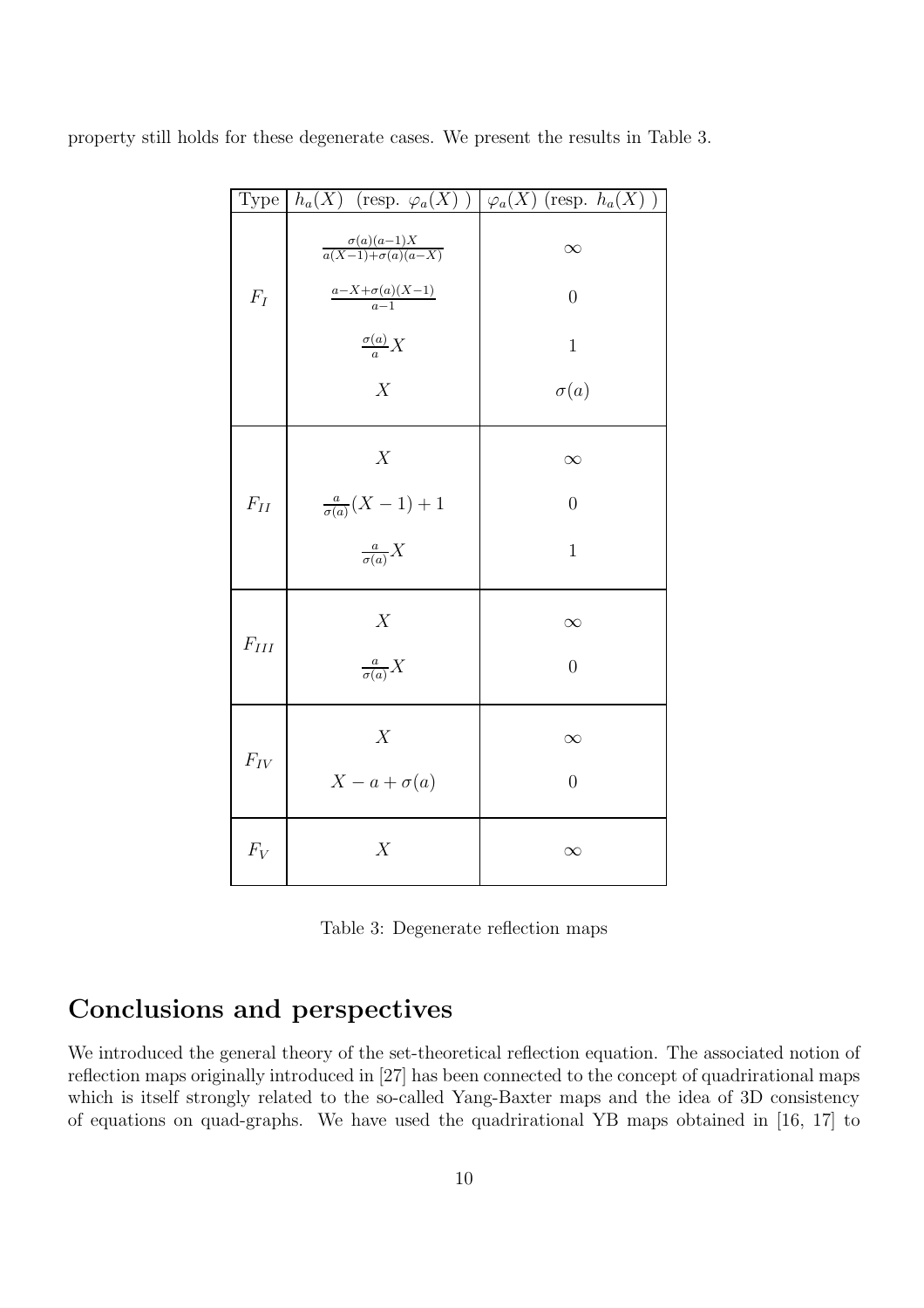derive a classification of reflection maps associated to them, thus providing a large family of such maps in addition to the two classes originally found by two of the authors in [27] from the study of factorization of vector soliton interactions in the presence of an integrable boundary. Some ideas of the latter paper were adapted here to perform a rather "brute force" construction. It would be nice to reinterpret our results in more geometrical terms along the lines of the use of results on pencils of conics which led to the classification in [16]. More generally, one can also wonder how the general and abstract construction of YB maps as performed in [38, 39] can be adapted to yield a general construction of the associated reflection maps.

The results of this paper open the way to a wider programme of understanding reflection maps in the context of quad-graph systems and fully discrete integrable systems. Indeed, just like YB maps are one aspect of the idea of discrete integrability related to the 3D consistency approach, one can ask the important question of the meaning of a reflection map in the context of 3D consistency on a quad-graph. We are currently investigating this challenging issue and will report our results in a forthcoming paper. When this is understood, it will be interesting to see if the interpretation of a reflection map as an object encoding the integrable interaction between a soliton and a boundary which was found in  $[27]$  in the context of the vector nonlinear Schrödinger equation also holds in the realm of fully discrete integrable systems. We also believe that reflection maps can have a wide range of applications, for example in quantum algebra, in geometric crystals or in the soliton cellular automaton.

It seems also quite plain to us that different generalizations of the set-theoretical reflection equation introduced in this paper are possible, mimicking existing generalizations of the quantum reflection equation. Indeed, after the introduction of the quantum reflection equation in [18, 19], a more general structure, known as quadratic algebras, was introduced in [40]: the structure that is considered in that paper involves four different matrices subject to general Yang-Baxter like equations. It could be interesting to study the set-theoretical analog of these quadratic algebras. Following the same idea, it may be possible to define a reflection type equation associated to the dynamical set-theoretical Yang-Baxter equation [41]. In the quantum context, this type of equation has been studied e.g. in [42].

# References

- [1] C.N.Yang, Some exact results for the many-body problem in one dimension with repulsive deltafunction interaction, Rev.Lett. 19 (1967) 1312.
- [2] R.J.Baxter, Partition function of the eight-vertex lattice model, Ann.Phys. 70 (1972) 193; Asymptotically degenerate maximum eigenvalues of the eight-vertex model transfer matrix and interfacial tension, J.Stat.Phys. 8 (1973) 25; Exactly solved models in statistical mechanics (Academic Press, 1982).
- [3] V.G.Drinfeld, On some unsolved problems in quantum group theory, Quantum groups (Leningrad, 1990), Lecture Notes in Mathematics, edited by P. P. Kulish (Springer Verlag, Berlin, 1992), Vol. 1510, pp. 1-8.
- [4] E.K.Sklyanin, Classical limits of SU(2)-invariant solutions of the Yang-Baxter solution. J.Soviet.Math. 40 (1988) 93.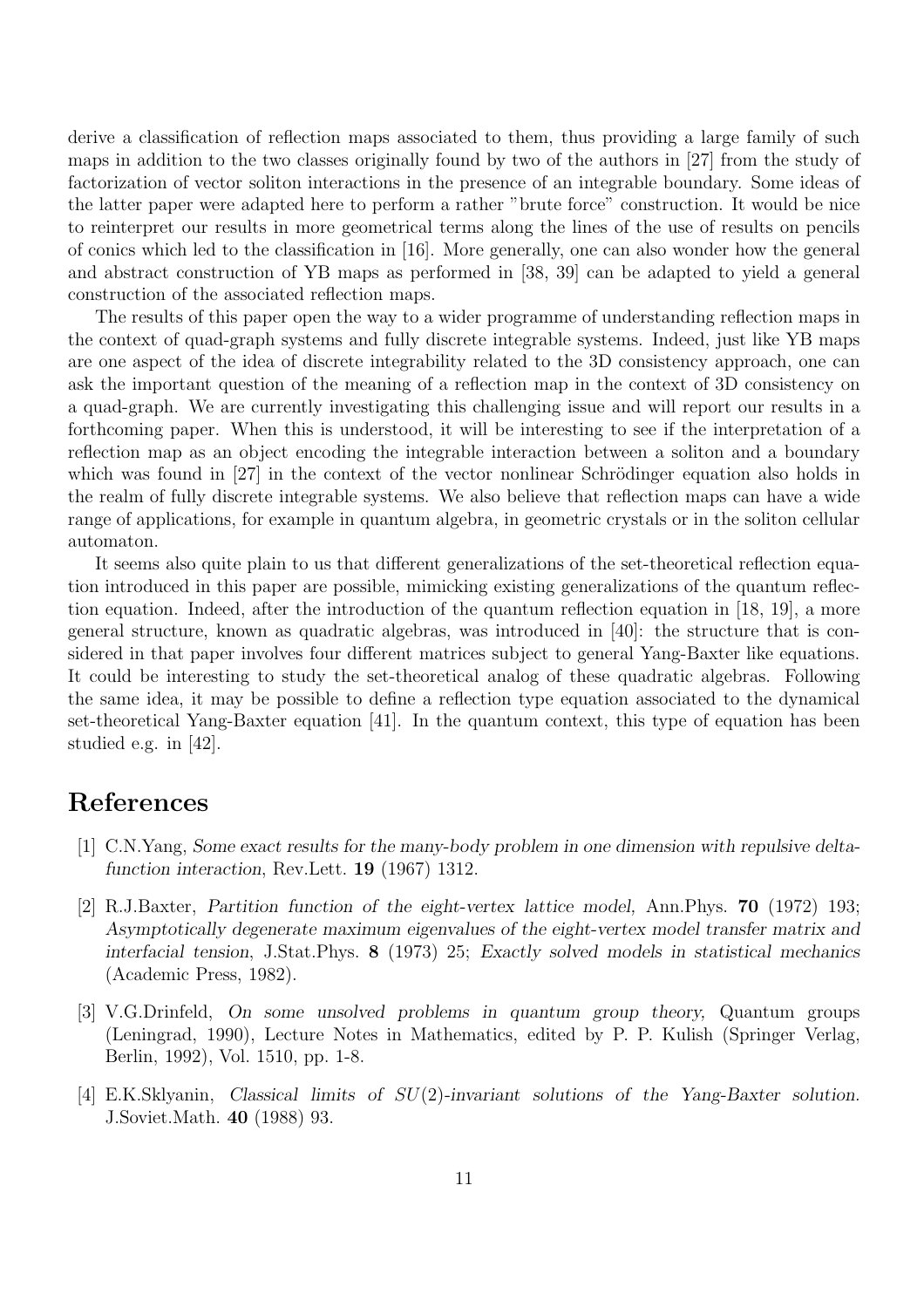- [5] A.Berenstein and D.Kazhdan, Geometric and unipotent crystals, GAFA special volume (2000) 188 and arXiv:math/9912105.
- [6] P.Etingof, Geometric crystals and set-theoretical solutions to the quantum Yang-Baxter equations, Commun.algebra 31 (2003) 1961 and arXiv:math/0112278.
- [7] D.Takahashi and J.Satsuma, A soliton cellular automaton, J.Phys.Soc.Japan 59 (1990) 3514.
- [8] G.Hatayama, A.Kuniba and T.Takagi, Soliton cellular automata associated with crystal bases, Nucl.Phys. B577 (2000) 619 and arXiv:solv-int/9907020.
- [9] V.M.Goncharenko, Multisoliton solutions of the matrix KdV equation, Theor. Math. Phys. 126 (2001) 81.
- [10] T.Tsuchida, N-Soliton Collision in the Manakov Model, Prog.Theor.Phys. 111 (2004) 151 and arXiv:nlin/0302059.
- [11] M.J.Ablowitz, B.Prinari and A.D.Trubatch, Soliton interactions in the vector NLS equation, Inverse Problems 20 (2004) 1217.
- [12] V.E.Adler, A.I.Bobenko and Yu.B.Suris, Classification of integrable equations on quad-graphs. The consistency approach, Commun.Math.Phys. 233 (2003) 513 and arXiv:nlin/0202024.
- [13] V.G.Papageorgiou, A.G.Tongas and A.P.Veselov, Yang-Baxter maps and symmetries of integrable equations on quad-graphs, J.Math.Phys. 47 (2006) 083502 and arXiv:math/0605206.
- [14] A.P.Veselov, Yang-Baxter maps and integrable dynamics, Phys.Lett. A314 (2003) 214 and arXiv:math/0205335.
- [15] Y.B.Suris and A.P.Vesolv, Lax matrices for Yang-Baxter maps, J.Nonlin.Math.Phys. 10 (2003) 223 and arXiv:math/0304122.
- [16] V.E.Adler, A.I.Bobenko and Yu.B.Suris, Geometry of Yang–Baxter maps: pencils of conics and quadrirational mappings, Commun.Anal.Geom. 12 (2004) 967 and arXiv:math/0307009.
- [17] V.G.Papageorgiou, Yu.B.Suris, A.G.Tongas and A.P.Veselov, On quadrirational Yang-Baxter Maps, SIGMA 6 (2010) 033 and arXiv:0911.2895.
- [18] I.V.Cherednik, Factorizing particles on a half line and root systems, Theor.Math.Phys. 61 (1984) 977 and Teor.Mat.Fiz. 61 (1984) 35.
- [19] E.K.Sklyanin, Boundary conditions for integrable quantum systems, J.Phys. A21 (1988) 2375.
- [20] P.P.Kulish and E.K.Sklyanin, Algebraic structures related to the reflection equations, J.Phys. A25 (1992) 5963 and hep-th/9209054.
- [21] A.Molev, M.Nazarov and G.Olshansky, Yangians and classical Lie algebras, Russ.Math.Surveys 51 (1996) 205 and hep-th/9409025.
- [22] D.Bernard, V.Pasquier and D.Serban, Exact solution of long range interacting spin chains with boundaries, hep-th/9501044.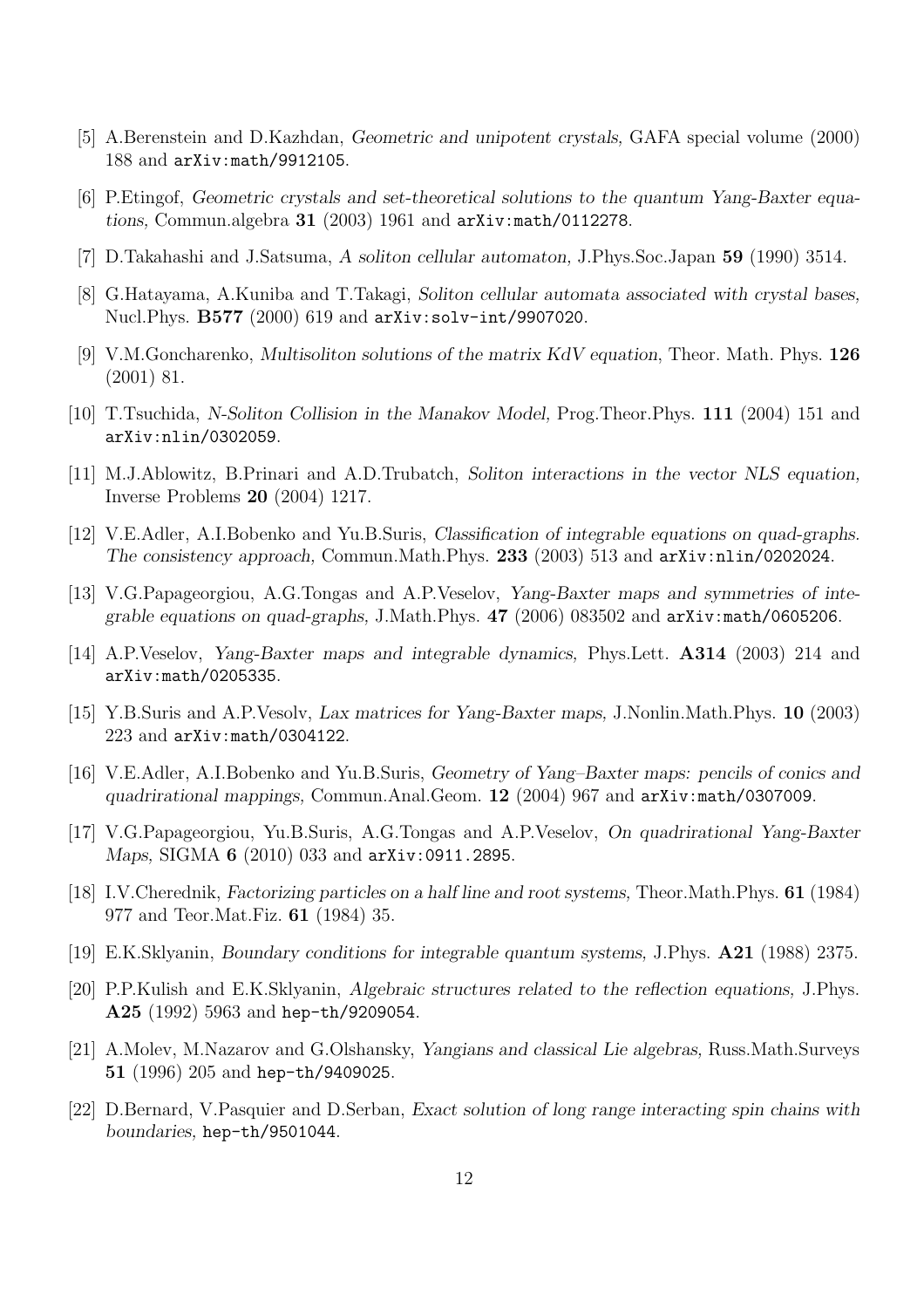- [23] V.Caudrelier and N.Crampe, Integrable N-particle Hamiltonians with Yangian or reflection algebra symmetry, J.Phys. A37 (2004) 6285 and math-ph/0310028.
- [24] A.Kuniba, M.Okado and Y.Yamada, Box-ball system with reflecting end, J.Nonlin.Math.Phys. 12 (2005) 475 and nlin/0411044.
- [25] M.Hallnäs and E.Langmann, Exact solutions of two complementary 1D quantum many-body systems on the half-line, J.Math.Phys. 46 (2005) 052101 and math-ph/0404023.
- [26] V.Caudrelier and N.Crampe, Exact results for the one-dimensional many-body problem with contact interaction: Including a tunable impurity, Review Math.Phys. 19 (2007) 349 and cond-mat/0501110.
- [27] V.Caudrelier and Q.C.Zhang, Yang-Baxter and reflection maps from vector solitons with a boundary, arXiv:1205.1133.
- [28] V.Caudrelier and Q.C.Zhang, Vector Nonlinear Schrödinger Equation on the half-line, J.Phys. A45 (2012) 105201 and arXiv:1110.2990.
- [29] E.K.Sklyanin, Boundary conditions for integrable equations, Funct.Anal.App. 21 (1987) 164.
- [30] I.T.Habibullin, Integrable initial-boundary value problems, Theor.Math.Phys. 86 (1991) 28; P. N. Bibikov, V. O. Tarasov, A boundary-value problem for the nonlinear Schrödinger equation, Theor.Math.Phys. 79 (1989) 334.
- [31] B.Gürel, M.Gürses and I.T.Habibullin, Boundary value problems for integrable equations compatible with the symmetry algebra, J.Math.Phys. 36 (1995) 6809 and solv-int/9411001.
- [32] A.S.Fokas, A Unified Approach to Boundary Value Problems, CBMS-SIAM (2008).
- [33] C.Ahn and W.M.Koo, Boundary Yang-Baxter equation in the RSOS representation, Statistical models, Yang-Baxter equation and related topics, Tianjin (1995) 3-12 and hep-th/9508080.
- [34] H.Fan, B.-Y.Hou and K.-J.Shi, General solution of reflection equation for eight-vertex SOS model, J.Phys. A28 (1995) 4743.
- [35] R.E.Behrend, P.A.Pearce and D.L.O'Brien, Interaction-Round-a-Face models with fixed boundary conditions: The ABF fusion hierarchy, J.Stat.Phys. 84 (1996) 1 and arXiv:hep-th/9507118.
- [36] R.J.Baxter, The Yang-Baxter equations and the Zamolodchikov Model, Physica 18D (1986) 321.
- [37] V.V.Bazhanov, V.V.Mangazeev and S.M.Sergeev, Quantum geometry of 3-dimensional lattices, J.Stat.Mech.0807:P07004,2008 and arXiv:0801.0129.
- [38] A.Weinstein and P.Xu, Classical solutions of the Yang-Baxter equation, Commun.Math.Phys. 48 (1992) 309.
- [39] P.Etingof, T.Schedler and A.Soloviev, Set-theoretical solutions of the quantum Yang-Baxter equation, Duke Math.J. 100 (1999) 169 and arXiv:math/9801047.